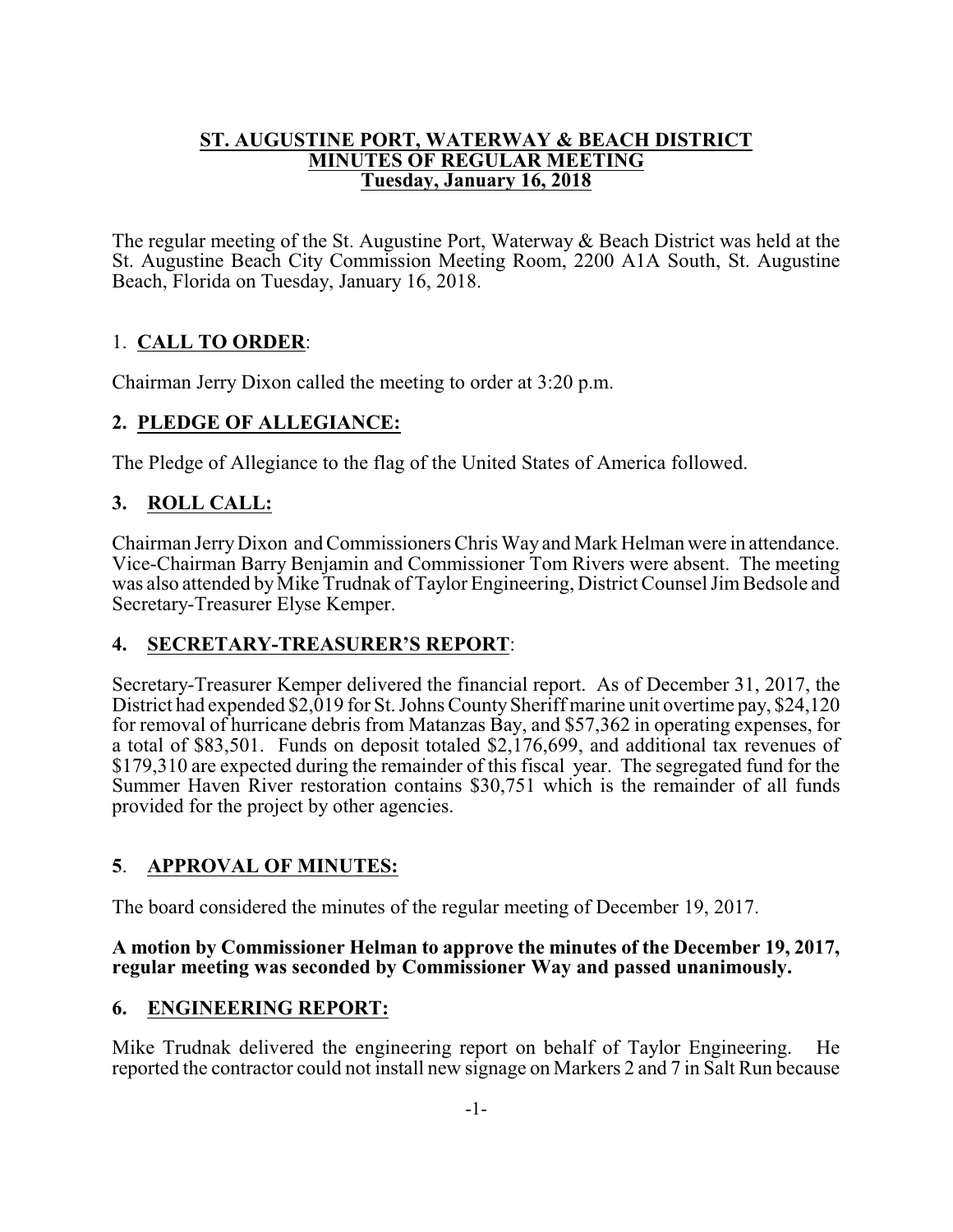delivery of the signs has been delayed by bad weather in the place of manufacture. In the interim, Marker 4 and three no-wake signs have also fallen over, making a total of six that now need replacement. Mr. Trudnak said all six will cost \$9,900.00 to replace. He said a local sign company will supply new signs on short notice. Commissioners discussed the expense and approved it without a vote, directing Mr. Trudnak to proceed with the work.

Mr. Trudnak then reported the District's request for reimbursement from FEMA of the \$350,000 spent to repair the breach caused by Hurricane Matthew has been approved by FEMA, but must still pass State review and approval. Chairman Dixon said he visited the site of the Hurricane Matthew breach recently and was shocked to find that much of the sand placed in the breach has again been pushed into the Summer Haven River by waves and overwash. Mr. Trudnak said the contractor is still on site finishing up work in adjoining areas of the berm. Mr. Dixon said the county is responsible for the maintenance of that area and that it is critical that it be repaired before it completely opens again. He said the county settled a lawsuit over maintenance of the road several years ago and that it should be put on notice of the problem to avoid a repeat of the damage. He said a large amount of money which should have been spent on the restoration of the Summer Haven River was instead spent repairing the county's roadbed and the benefit of the work will be wasted if the current situation is not addressed

. St. Johns County's FIND Commissioner, Carl Blow said the county agreed to maintain the road and asked FIND to shift its placement site west to fortify the road right-of-way. The Florida DOT has built a short length of berm beside Highway A1A north of Marineland using sand trucked in from FIND's SJ-1 site. He said the county should use the sand now clogging the Summer Haven River rather than trucking sand all the way from SJ-1.

Linda Ginn, Friends of the Summer Haven River, said the restoration plan for the river includes the construction of a robust dune system with stabilizing vegetation, but that plan depends on the county maintaining the roadbed of Old A1A. The failure of the road cost the District hundreds of thousands of dollars when the county asked the District to make emergency repairs after Hurricane Matthew. She said the failure of the road could lead to the failure of the dune system and eventually result in the undermining of Highway A1A. She said her organization has raised ninety thousand private dollars to complete the berm on the north end of the breach, but the south end is the responsibility of St. Johns County.

Chairman Dixon said the county needs to be put on notice immediately. He directed Mr. Bedsole to draft a letter to the county administrator demanding the county take action to protect the road to avoid another breach in the same place. Mr. Trudnak said the contractor is working near the site and could go to work immediately, but the county has not asked for any assistance.

# **7. OLD BUSINESS: NONE**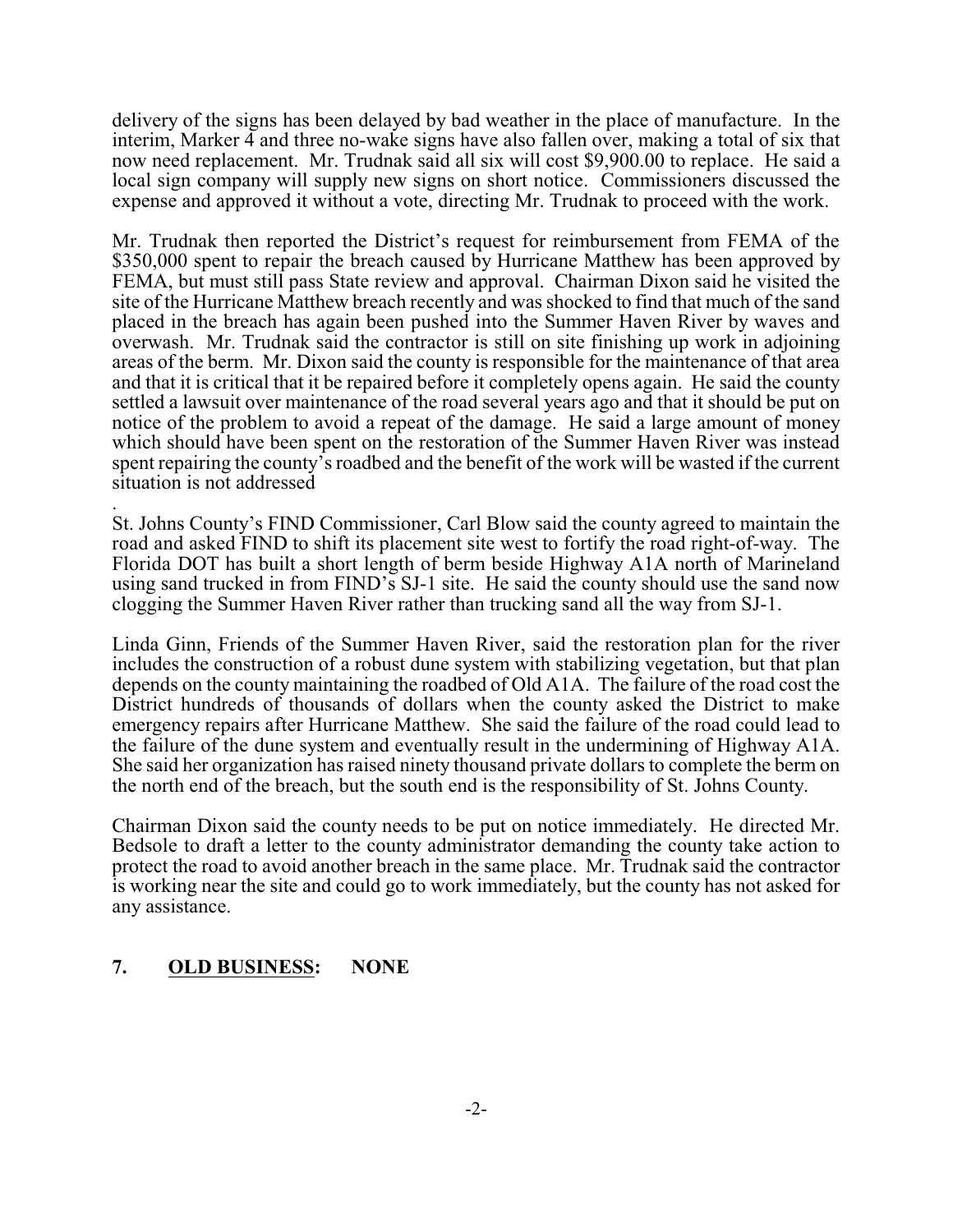#### **8. NEW BUSINESS:**

FIND Grant for Salt Run Dredging. Jim Piggott, City of St. Augustine, requested the board's cooperation again this year in pledging fifty thousand dollars in matching funds to dredge Salt Run. He said FIND will provide the other 75% of the cost for a total of \$200,000. He agreed to return at the next meeting with an interlocal agreement between the City of St. Augustine and the District to provide the funds contingent upon the FIND grant. In response to questions from Chairman Dixon, Mr. Piggott said the city is proceeding with repairs of the City Marina with funds from FIND and funds loaned by a bank until FEMA repair funds are received.

Commissioner Rivers arrived at this point in the meeting.

#### **9. GOVERNMENT REPRESENTATIVE COMMENTS:**

FIND Commissioner Carl Blow announced his agency's annual grant cycle and that \$600,000 is available for projects in St. Johns County. He said the deadline for grant applications is March 31, 2018, and that local agencies should submit requests so all of the available funds are used locally. The county will be requesting funds for the St. Johns County Sheriff's Office Port Security Grant and also for the Ponte Vedra-Palm Valley boat ramp expansion.

Chairman Dixon congratulated Commissioner Blow on his recent re-appointment to the board of FIND by Governor Scott.

Corporal Josh Underwood, St. Johns County Sheriff's Office Marine Unit, said deputies spent 92 hours on the water last month and responded to 46 calls, performed 18 inspections, and issued 12 warnings and 4 citations. He said next month an inspection blitz is planned in coordination with U.S. Customs and FWC of inshore and offshore areas. He reported many vessels are now transiting south as winter sets in.

# **10. PUBLIC COMMENT: NONE**

# **11. COMMENTS BY COMMISSIONERS:**

Chairman Dixon thanked Linda Ginn for recognizing the board with its efforts on the Summer Haven River Restoration. He said the District has spent about \$161,000 on the project in addition to the 3.3 million allocated by the legislature.

FIND Commissioner Blow remarked that private funds of \$90,000 recentlyraised byFOSHR was the result of an extraordinary effort and demonstrates their members' dedication to the project. He also asked if there was anything FIND could do to expedite identifying and quantifying beach-quality sand available in the inner harbor. Mr. Trudnak said enough data already exists to utilize that area and that USACE only awaits funding. He added that the process could possibly be expedited if FIND did advance maintenance dredging east of the Intracoastal Waterway into the flood shoal.